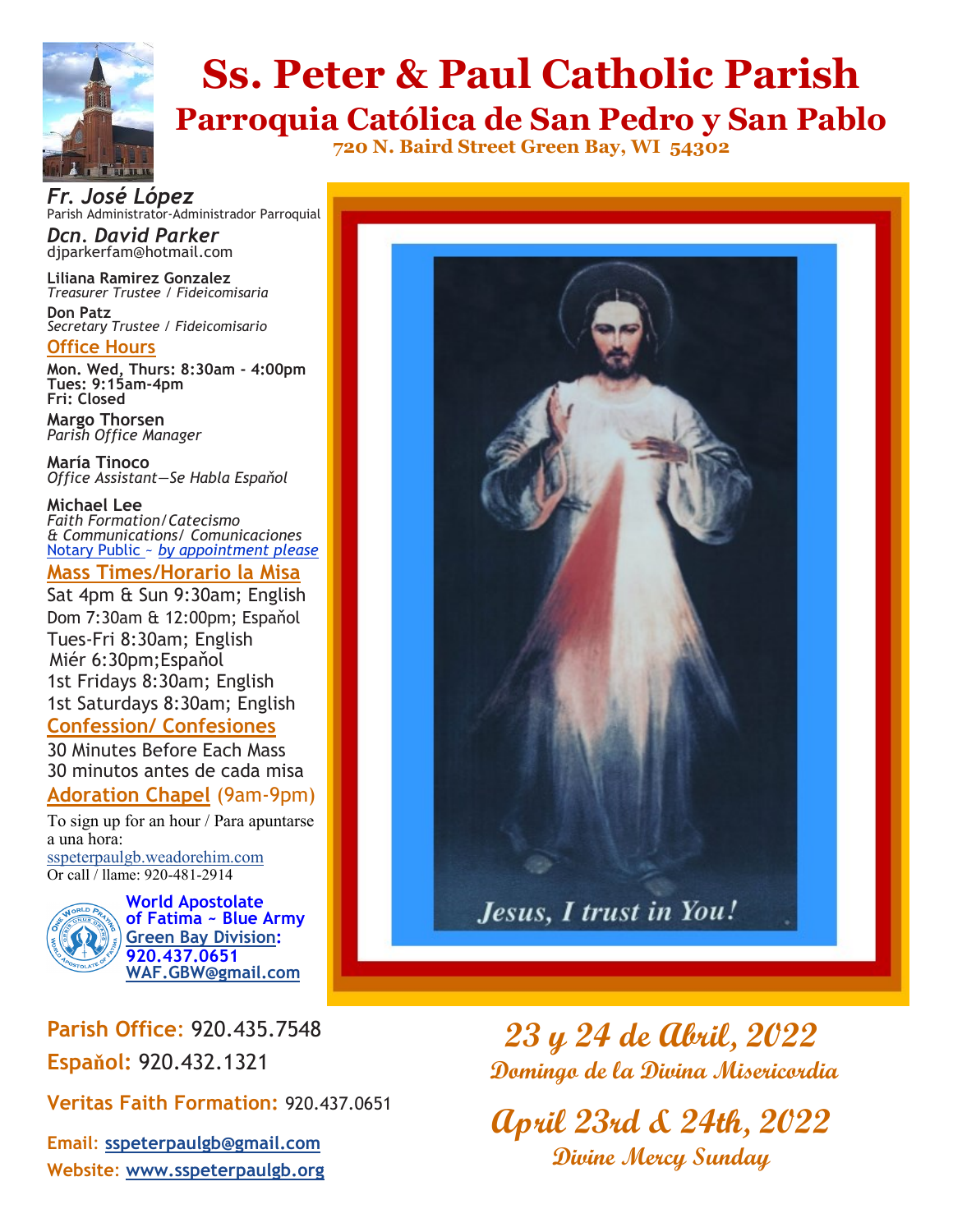# **Schedules, News, & Updates**

#### **Adoration Chapel Has Re-Opened!**

The Adoration Chapel is once again open and available from 9am to 9pm daily.

Thank You to the dedicated workers who pitched in to clean, rearrange, and decorate the Adoration Chapel over Holy Week. It looks beautiful! God bless you all!

### **2022 Bishop's Appeal**

Our Parish Goal for This Year is \$24,885. As of April 12th, we generated \$21,044.37 from 120 gifts. To learn about the Bishop's Appeal, or to make a gift, phone the Bishop's Appeal office at (920) 272-8123.



Ss. Peter & Paul Council #10552

#### **KNIGHTS' NEWS**

The Knights of Columbus are happy to announce that they are moving their monthly meetings back to the Mother Teresa Center, effective with this month's meeting.

Beginning on Monday,

April 25th, the KCs will be meeting on the 4th Monday of every month. Rosary will commence at 6:15pm, followed by the meeting.

Our Council will be receiving a Special Award at the April Meeting, so it will be important to have a good turnout!



#### **Booyah Returns This Sunday ~ April 24th**

Carry-out Only—8:30am until Gone

As always, we are in need of ice cream pails. If you have some to donate please call Dan: 920.606.2218 or Terry 920.660.3979, or bring them along to drop off when you pick up your booyah.

All proceeds go back to Ss. Peter & Paul Church for various needs, including the 3rd floor renovation of the Mother Theresa Center  $\sim$  for the Sisters' living quarters.



#### **Second Week of Easter**

*We Pray the Holy Rosary 30 Minutes Before each Mass* **Sun, April 24th—Divine Mercy Sunday**

 *4pm Vigil of Divine Mercy— †Melvin & †Ann Konop* 7:30 AM—Vivos y Difuntos de la parroquia

9:30 AM—†Jim Laverdiere

12:00 PM—Vivos y Difuntos de la parroquia **Mon, April 25th—St. Mark, Evangelist**

*No Morning Mass Today*

**Tues, April 26th— Easter Weekday** 8:30 AM— †Michael Andrés López **Wed, April 27th—Easter Weekday**

8:30 AM—†Julie Bors

6:30pm— Misa en Espaňol

**Thur, April 28th—St. Louis de Monfort, Priest**  8:30 AM—†Josey Kanzenbach Family

**Fri, April 29th—St. Catherine of Siena, Virgin & Doctor** 8:30 AM— †Robert Rader

**Sat, April 30th—Easter Weekday** *No Morning Mass*

*4pm Vigil of 3rd Sunday of Easter — † Bud Donovan*

**Sun, April 24th—Third Sunday of Easter**

7:30 AM—Vivos y Difuntos de la parroquia

9:30 AM— Future Spouses & Vocations of the Lubinski Family Children

12:00 PM— Vivos y Difuntos de la parroquia

## *Miss Ashley's Music Corner*

**Divine Mercy Sunday—April 24th Mass Setting:** #100 Missa Jubilate Deo **Processional:** #432 At the Lamb's High Feast We Sing **Responsorial:** *Give thanks to the Lord for he is good, his love is everlasting.* 

**Gospel Acclamation** *Alleluia*  **Offertory:** #836 Ye Sons and Daughters **Communion:** #601 Let All Mortal Flesh Keep Silence **Recessional:** #792 Thine is the Glory

#### **3rd Sunday of Easter—May 1st**

**Mass Setting:** #100 Missa Jubilate Deo **Processional:** #836 Ye Sons and Daughters **Responsorial:** *I will praise you, Lord, for you have rescued me*

**Gospel Acclamation** *Alleluia*  **Offertory:** #460 Bring Flowers of the Rarest **Communion:** #759 Soul of My Savior **Recessional:** #419 Alleluia! Alleluia! Let the Holy Anthem Rise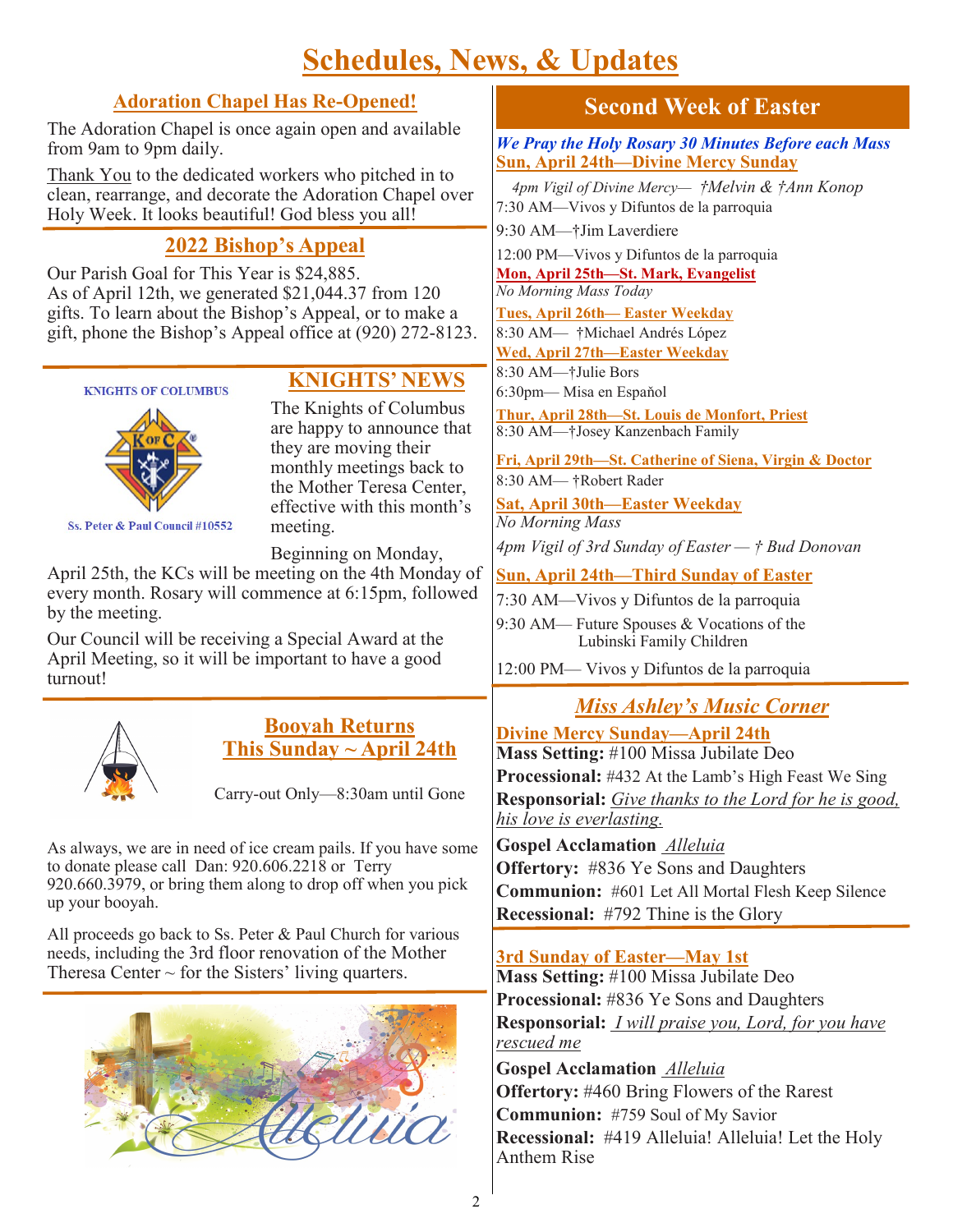# **More News & Updates**

#### **Please join us 30 minutes before each Mass to pray the Rosary** í

Confession is Available 30 Minutes before Each Mass *(Unless Otherwise Noted on Page 2)*

#### **Lay Ministry Assignments**

**Lectors:**<br>Sat. 4:00pm: TBA <br>Sat. 4:00pm

Sat. 4:00pm: S. Gorches

Sun. 9:30am: D. Patz, 9:30am: K. Cumbers,

#### **Altar Servers: Altar Servers:**

9:30am: Grant S. (MC), 9:30am: Luke L. (MC), Grant S. (Th), Kolbe E., James L. Ethan E.

**April 23rd & 24th April 30th & May 1st**  $Sat. 4:00$ pm: S. Van Ooyen

Sun. 9:30am: S. Stillwell Sun. 9:30am: C. Gustafson

**Communion Minister:**<br>Sat. 4:00pm: S. Gorches<br>Sat. 4:00pm: S. Gorches & 1 Volunteer & 1 Volunteer

B. Kanzenbach P. Gapinski

4:00pm: TBA 4:00pm: Seamus D.

#### **St. Vincent de Paul Society**

Today, We Celebrate The Second Sunday of Easter!

"Peace be with you."

As we mingle and greet our family and friends today, and chat about the spring weather, Jesus speaks to us, "Peace be with you." Peace is a hard commodity to come by these days. The news is full of hate and injustice. Sometimes it is even hard to find peace within your own families. Here is an after-Easter thought: The next time you see someone who looks a little depressed, a little shabby, looking down on life, try to make eye contact with them and say hello to them. Simply recognize them as a human being Equal-To-You in the eyes of God, and then give them a smile.

You may have just made their day, and brought a little more peace into this troubled word.

Happy Easter!

Thank You & God Bless You, Paul Novotny

#### **Faith Formation/Religious Education News**

Our First Communion students will begin their final prep classes this Wednesday (5pm-6:15pm), hoping to make their First Communions the Weekend of June 19th!





OF ST. JOHN PAUL II CLASSICAL SCHOOL

Chesterton Academy presents

#### **Spring Concert**

Sts. Peter & Paul Parish, Green Bay

May 5th, 2022

"For in hope we were saved." Romans 8:24

Doors open at 6pm. - Concert begins at 6:30pm. - Reception to follow.



**→→ [ENROLL NOW!](https://mytads.com/a/stjohnpauliiclassical?fbclid=IwAR0m1W0twv5d91HNre_AY-WeO5nteswH9GFfwT-3wr5u_SW3_j5T_fwyTYQ) ←←**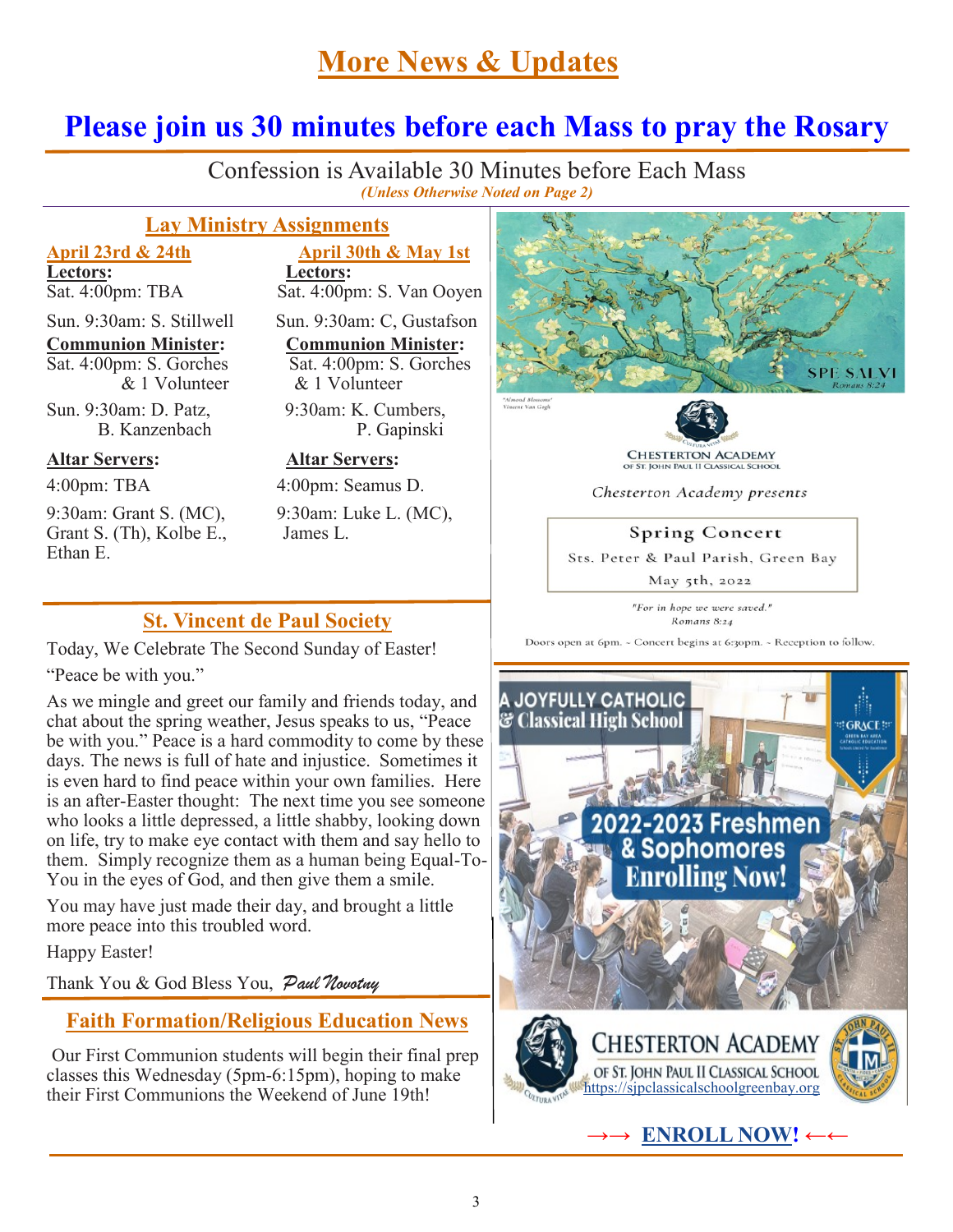

# *Dear Parish Family,*

Blessed Easter to you all on this Divine Mercy Sunday! The Lord is Risen! Risen indeed!

This Divine Mercy is nothing other than God's refusal to leave us alone in our own broken humanity; God's refusal to leave us in our pain and suffering. God's love for us is so strong that He is willing to suffer for our sake.

Divine Mercy is all about a deep and profound longing to help the beloved; a total willingness to reach down to our level, to embrace us, help us, and raise us up. Divine Mercy is not meant to be confused with a cheap sense of compassion for us or another type of broken love. It is a strong desire to love and restore the brokenness of the beloved. It is a willingness to stay close to the sufferings of the beloved for the sake of consoling, and to give courage and lift us up with His grace.

The first reading from the Acts of the Apostles tells us the stories of all the miracles, signs, and wonders that the apostles were able to do in Jesus' name. *"...Thus they even carried the sick out in to the streets and laid them on cots and mats so that when Peter came by, at least his shadow might fall on one or another of them… bringing the sick and those disturbed by unclean spirits, and they were all cured"* (Acts 5:12-16).

Let us reflect on this scenery. Stop, pray, and imagine all these sick and possessed coming to Peter and the rest of the Apostles. Imagine their sufferings, sadness, despair, and their longing to be healed! In the midst of their chaos and illnesses, order, healing, and joy come to them. From suffering to joy, chaos to order, struggles to rejoicing – this is what happens when we let ourselves be touched by the love and the mercy of God! What those ill and possessed experienced with the Apostles is what God desires to do with our hearts and souls!

This Divine Mercy Sunday the Father desires that we too bring our illnesses, poverty, and sufferings to Him, that we might be healed by His Divine Mercy. The mere thought and shadow of His mercy is enough for us to be healed.

The Father refuses to leave us alone in our own illnesses and struggles. He longs to come and help us. This is what mercy is all about. The heart of Jesus is burning with love, compassion, and mercy for us because He wants to help, restore, and embrace us.

Ponder the tremendous joy of those who were healed. That same joy and ecstasy of gladness is what the Father desires for you. Let us bring our disorders to the grace and the mercy of the Lord so that we too may be healed. God refuses to leave you and I alone in our struggles. That is Divine Mercy at its greatest height.

# **In The Risen Christ, Fr. José**

**Mass Attendance for Easter Weekend Asistencia a Misa por el Domingo de Pascua**

Saturday/Sabado, April 16th, 8:30pm: 300

Domingo, 17 Abril, 7:30am: 110

Sunday, April 17th, 9:30am: 280

Domingo, 17 Abril, 12:00pm: 541

**TOTAL: 1,231**

## **If you would like to enroll in secure online giving**,

Please Visit <https://sspeterpaulgb.weshareonline.org/>

> or just click the link if you read our bulletin online.

# **Walk to Mary is Sat. May 7th.**

**Volunteers Needed for our SsPP Rest Stop** If Interested, Please Call Dan Miller at 920.360.3298

4